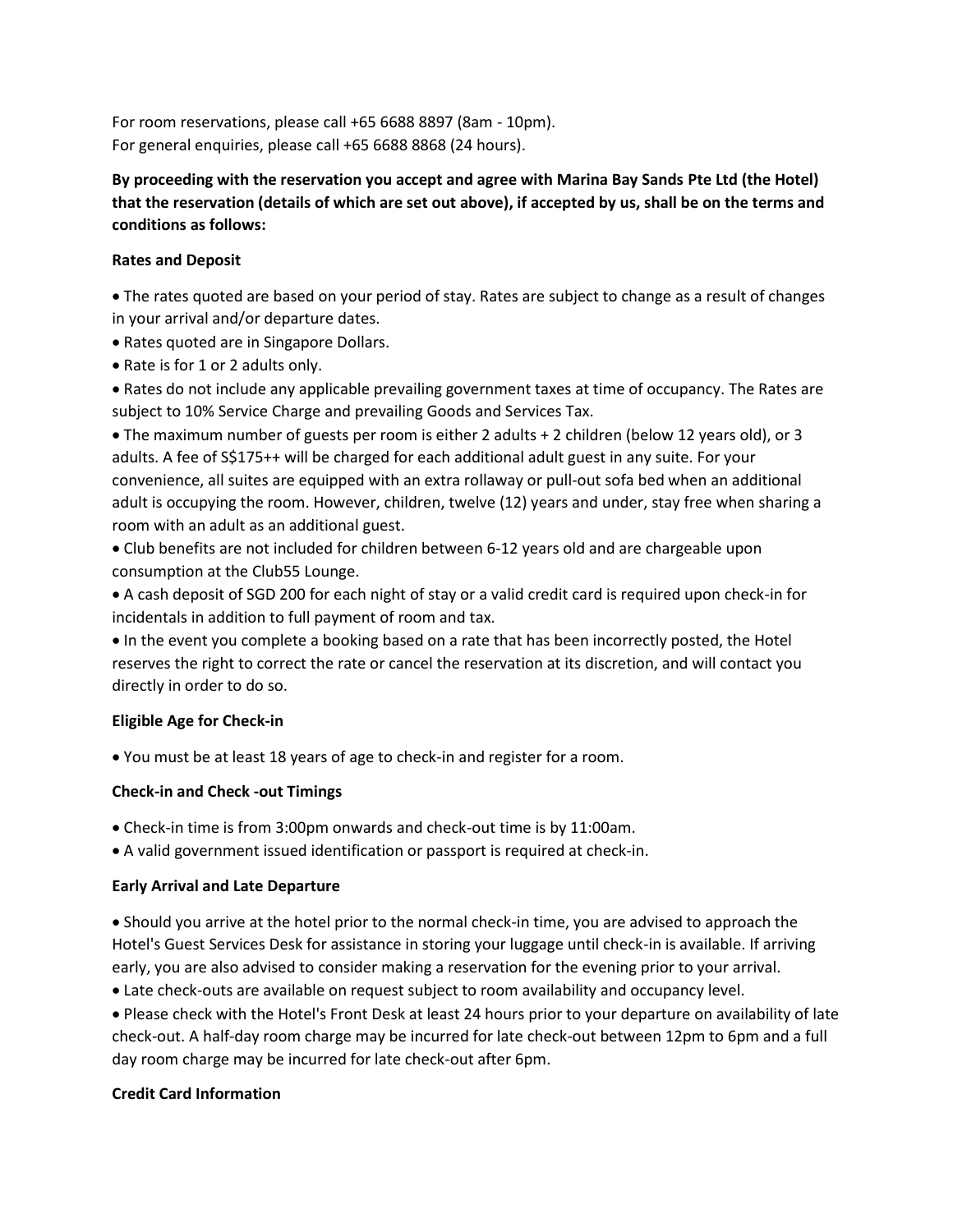- A valid credit card is required to secure your reservation.
- Upon reservation, credit card will be charged for the amount indicated on the booking confirmation page and email.
- The Hotel accepts Visa, MasterCard, American Express, and JCB credit cards. Debit Cards are not accepted. China Union Pay is also accepted.
- With effect from 15 January 2015, Diners Club credit cards will no longer be accepted for Hotel and other ancillary services as a mode of payment.
- Exchange rates are applicable at time of reservation, but are subject to currency fluctuations and billing will be at the prevailing exchange rate upon completion of your stay.

## **Cancellation Policy**

 Early booking privilege offer discount of 15% is applicable for Orchid Suite, Bay Suite, Sands Suite, Marina Suite and Straits Suite on prevailing Best Available Rate, fully pre-paid upon booking, nonrefundable, non-cancellable and non-amendable.

#### **Group Reservations**

 For reservations for groups of 10 rooms and above, please email the Hotel at [groups@marinabaysands.com.](mailto:groups@marinabaysands.com)

## **Sands Rewards LifeStyle Membership**

- $\bullet$  Sign-up for FREE Sands Rewards LifeStyle membership<sup>1</sup> to enjoy up to 50% savings and more!
- Complimentary<sup>2</sup> 1 ArtScience Museum ticket upon purchase of 1 standard ticket.
- Up to 15% savings on Banyan Tree Spa's body massages.
- Earn and redeem rewards at over 175 dining and shopping outlets, hotel stays and more!

# **Child Breakfast Charge**

 All rooms and suite rates do not include child breakfast charge. Child breakfast charge is applicable for any child between 6-12 years old. Breakfast for children 5 years and under is free. Child breakfast is chargeable to guest account at walk-in price upon consumption.

#### **Further information**

 No gatherings and parties of any nature are allowed. The hotel reserves the right to evict any additional occupants in the room.

This reservation is not transferable. No name change is allowed.

#### **General Provisions**

 By proceeding with the reservation, you further agree and acknowledge that if the reservation is accepted by the Hotel, your stay subsequently shall be subject to the Hotel's standard terms and conditions of stay.

- The Hotel may, at its absolute discretion, cancel the reservation if the Hotel is of the opinion that the reservation information provided is falsified or incomplete.
- The Hotel shall be entitled to vary, amend and/or otherwise change these terms and conditions at any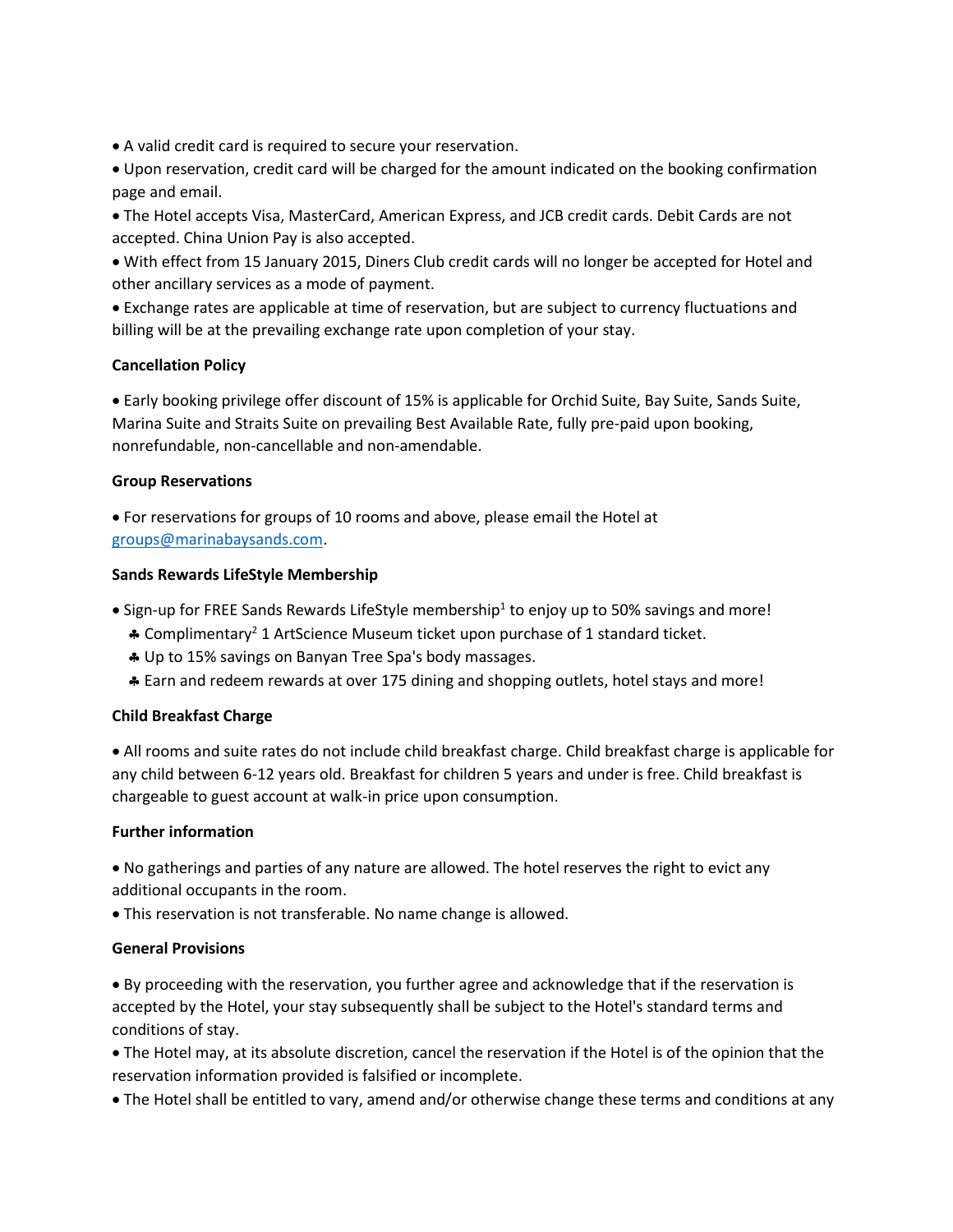time without prior notice.

 You shall indemnify and hold the Hotel harmless in respect of any liability, loss, damage, cost and expense of any nature arising out of, and/or in connection with the acceptance of the reservation by the Hotel.

 The Hotel shall not be liable for any losses, damages, costs or expenses incurred by you as a result of any cancellation of the reservation by the Hotel.

 The reservation and the terms and conditions set out hereto shall be governed in accordance with the law of the Republic of Singapore.

The Contracts (Rights of Third Parties) Act ((Cap. 53B) shall apply.

## **Additional Terms & Conditions for Triple Your Savings Offer:**

A valid credit card is required to secure your reservation.

 Cancellation of and/or amendments to your reservation must be made 5 days (i.e., by 4pm Singapore time) prior to your arrival date.

 Collect your membership card at the Sands Rewards Counter after check-into earn 3X Rewards (9% in Rewards Dollars. Rewards accrual is based on nett transaction amount excluding GST and Service Charge.

 \*40% off RISE Restaurant buffet offer can be redeemed once per room per stay. Only one redemption for each dining bill, no split bill is allowed for each redemption.

*1Must be at least 21 year old to join Sands Rewards LifeStyle.*